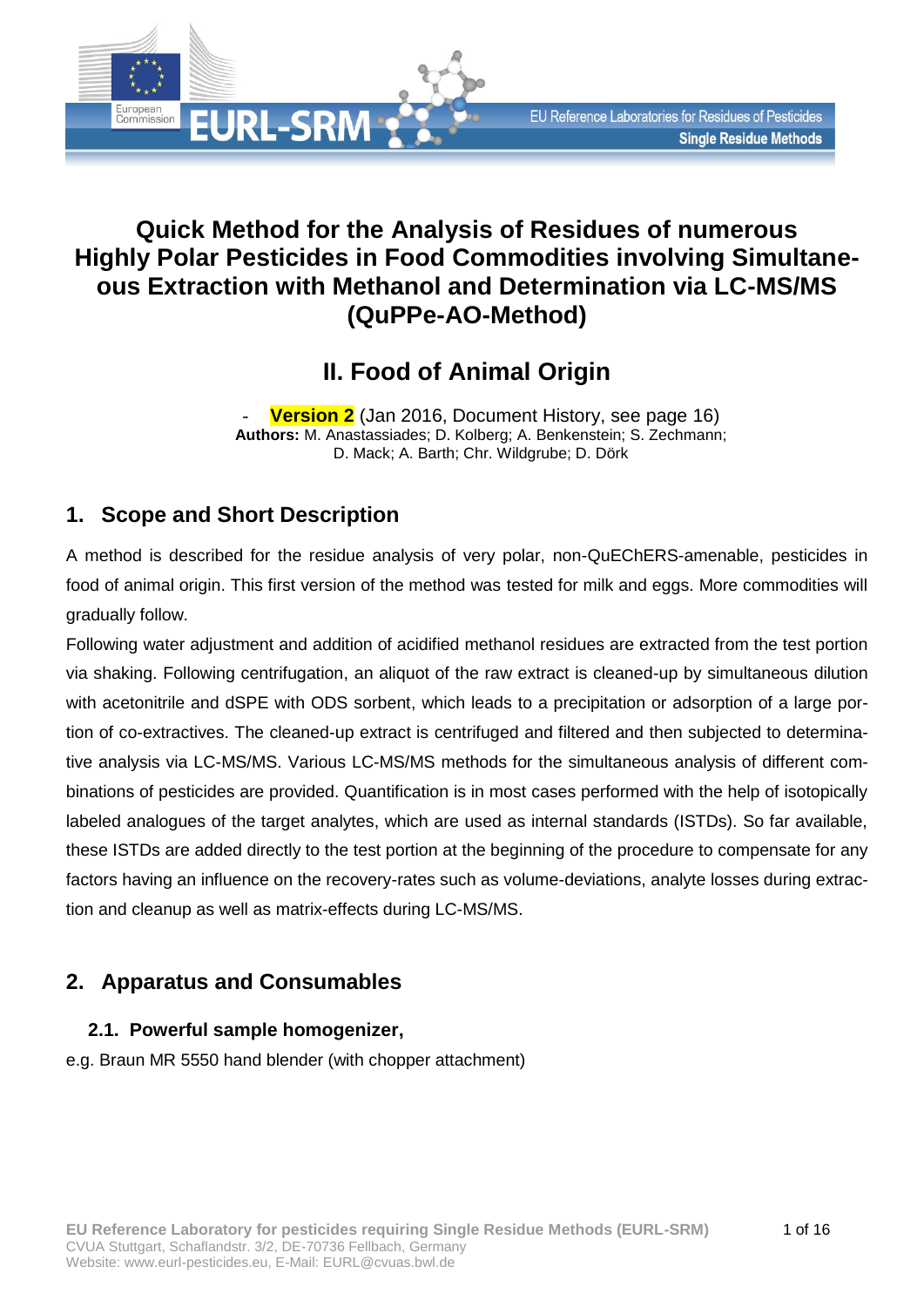

### <span id="page-1-0"></span>**2.2. 50 mL centrifuge tubes with screw caps,**

for the extraction step (**[5.2.1](#page-4-0)**), e.g.: a) disposable 50 mL centrifuge tubes (e.g. Sarstedt / Nümbrecht, Germany, 114x28 mm, PP, article-no. 62.548.004) or b) reusable 50 mL Teflon® centrifuge tubes with screw caps (e.g. Nalgene/Rochester, USA; Oak-ridge, article-no. 3114-0050).

### <span id="page-1-2"></span>**2.3. 10 mL centrifuge tubes with screw caps,**

For the d-SPE step (**[5.2.6](#page-4-1)**), e.g.: disposable 10 mL PP-tubes by Simport/Beloeil (Canada), article-no. T550-10AT

#### **2.4. Automatic pipettes,**

suitable for handling volumes of 10 to 100 μl, 200 to 1000 μl and 1 to 10 ml.

#### **2.5. 10 mL solvent-dispenser,**

for the acidified methanol (**[3.6](#page-2-0)**).

#### **2.6. Centrifuge,**

suitable for the centrifuge tubes employed in the procedure (**[2.2](#page-1-0)**) and capable of achieving > 3000 g.

#### <span id="page-1-1"></span>**2.7. Syringe filters,**

e.g. polyester filters 0.45 µm pore size.

#### **2.8. Syringes**

e.g. 2 or 5 mL disposable polypropylene syringes suitable for the above mentioned filters **[2.7.](#page-1-1)**

#### <span id="page-1-3"></span>**2.9. Autosampler vials,**

suitable for LC auto-samplers,

Use plastic vials if pesticides that tend to interact with glass-surfaces are present (e.g. Glyphosate and Ethephon $)^{1}$ .

#### *Note:*

l

- *Such interaction with glass surfaces are more pronounced when solutions have low water content and low acidity.*

<sup>&</sup>lt;sup>1</sup>The list of compounds requiring plastic vessels might not be comprehensive (this remark applies to the entire document)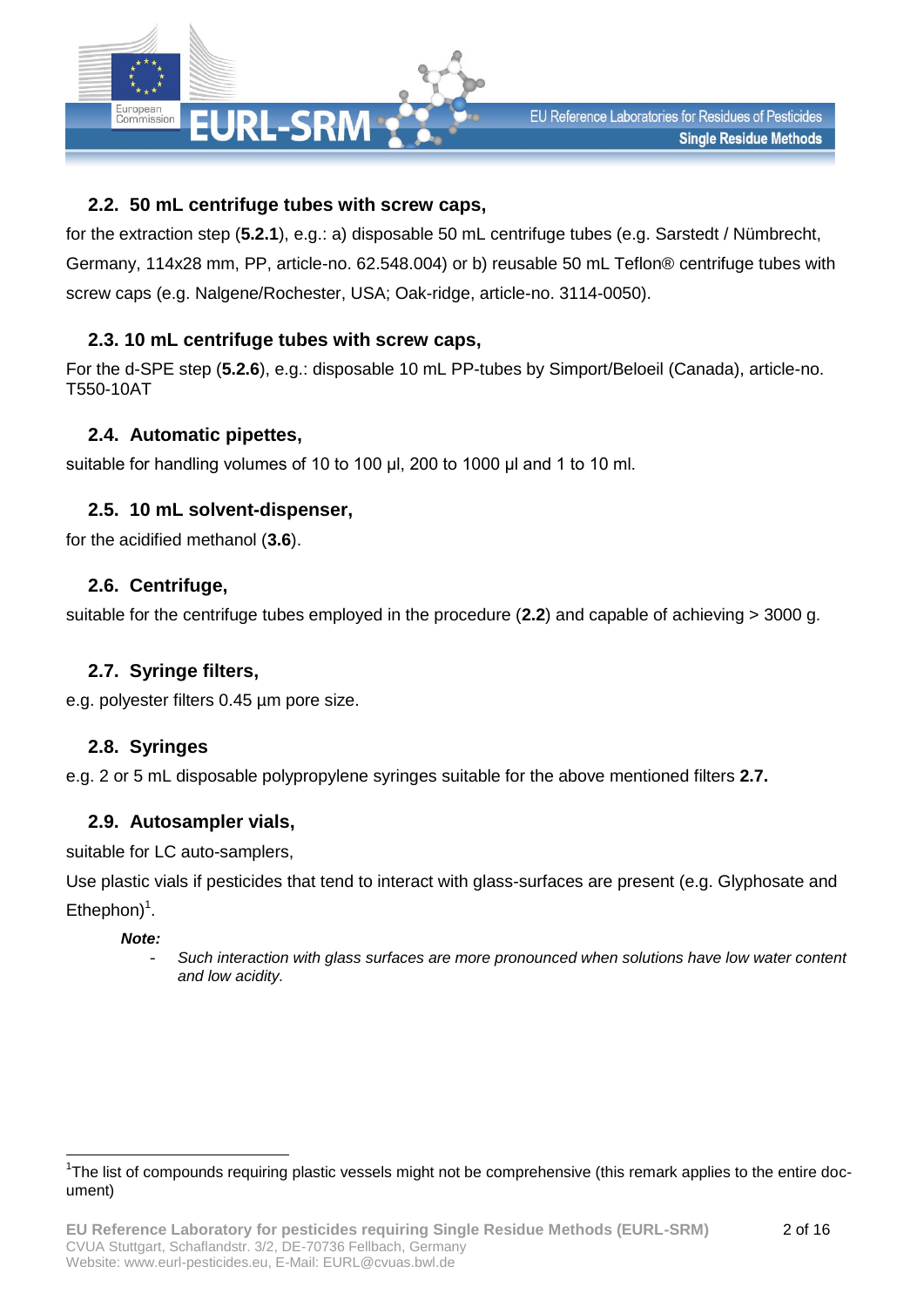

### **2.10. Volumetric flask with stoppers,**

for the preparation of stock and working solutions [\(3.11](#page-3-0) - [3.16\)](#page-3-1), e.g. 20 mL; 25 mL; 50 mL, 100 mL glass flasks. Use plastic flasks and stoppers if pesticides that tend to interact with glass-surfaces are present (e.g. Glyphosate and Ethephon).

### **2.11. LC-MS/MS instrumentation,**

See latest version of QuPPe-PO-Method

## **3. Chemicals**

Unless otherwise specified, use reagents of recognized analytical grade. Take every precaution to avoid possible contamination of water, solvents, sorbents, inorganic salts, etc.

### <span id="page-2-3"></span>**3.1. Water (deionized)**

- <span id="page-2-2"></span>**3.2. Methanol (HPLC quality)**
- <span id="page-2-4"></span>**3.3. Acetonitrile (HPLC quality)**
- <span id="page-2-1"></span>**3.4. Formic acid (concentrated; > 95%)**
- **3.5. Acetic Acid (concentrated; >98%)**

### <span id="page-2-0"></span>**3.6. Acidified methanol,**

<span id="page-2-5"></span>pipette 10 mL formic acid (**[3.4](#page-2-1)**) in a 1000 mL volumetric flask and fill up to volume with methanol (**[3.2](#page-2-2)**).

### **3.7. ODS (octadecylsilane) sorbent,**

e.g. Polygoprep 30-300 µm Macherey-Nagel GmbH & Co KG/Düren (Germany), article-no. 711720.100).

### **3.8. Ammonium formate (p.a.)**

for the LC-MS/MS eluent in Method M4

### **3.9. LC-MS/MS mobile phases**

See latest version of QuPPe-PO-Method.

## **3.10. Pesticide Standards,**

of known purity.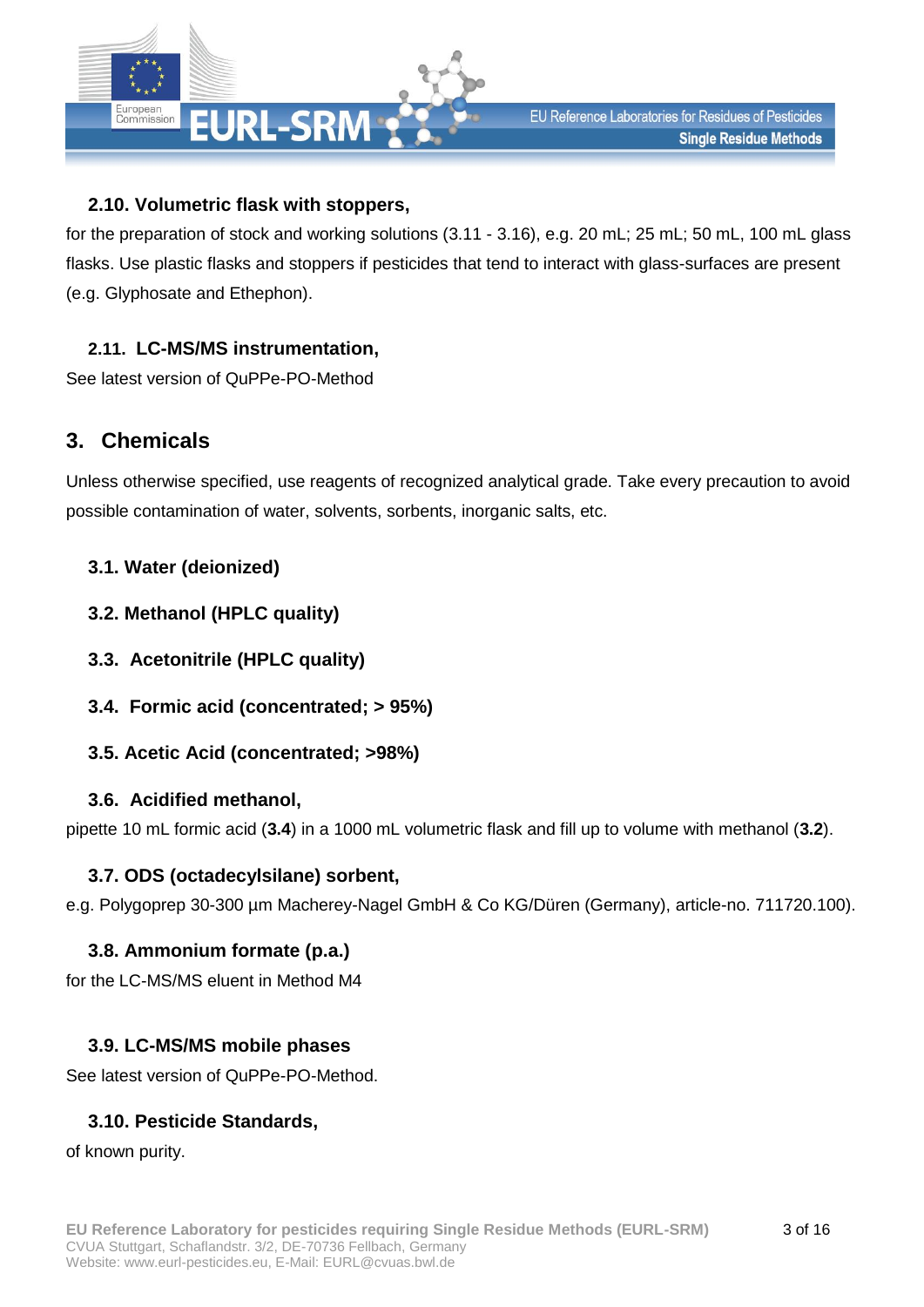

### <span id="page-3-0"></span>**3.11. Pesticide stock solutions,**

See latest version of QuPPe-PO-Method. Use plastic flasks and stoppers if pesticides that tend to interact with glass-surfaces are present (e.g. Glyphosate, Ethephon).

### <span id="page-3-3"></span>**3.12. Pesticide working solutions / mixtures,**

See latest version of QuPPe-PO-Method. Use plastic flasks and stoppers if pesticides that tend to interact with glass-surfaces are present (e.g. Glyphosate, Ethephon).

### **3.13. Internal Standards (ISTDs),**

See latest version of QuPPe-PO-Method.

### **3.14. ISTD Stock solutions,**

See latest version of QuPPe-PO-Method. Use plastic flasks and stoppers if pesticides that tend to interact with glass-surfaces are present (e.g. isotope labeled Glyphosate, Ethephon).

### <span id="page-3-2"></span>**3.15. ISTD-working solution I (ISTD-WS I) for spiking samples prior to extraction,**

See latest version of QuPPe-PO-Method. Use plastic flasks and stoppers if pesticides that tend to interact with glass-surfaces are present (e.g. isotope labeled Glyphosate, Ethephon).

## <span id="page-3-1"></span>**3.16. ISTD-working solution II (ISTD-WS II) for preparation of calibration standards,**

See latest version of QuPPe-PO-Method. Use plastic flasks and stoppers if pesticides that tend to interact with glass-surfaces are present (e.g. isotope labeled Glyphosate, Ethephon).

## **4. Disclaimer**

This method refers to several trade name products and instruments which are commercially available and suitable for the described procedure. This information is given for the convenience of the users of this method and does not constitute an endorsement by the EURL of the products named. The application of this method may involve hazardous materials, operations and equipment. It is the responsibility of the users of this method to establish appropriate safety and health practices prior to use.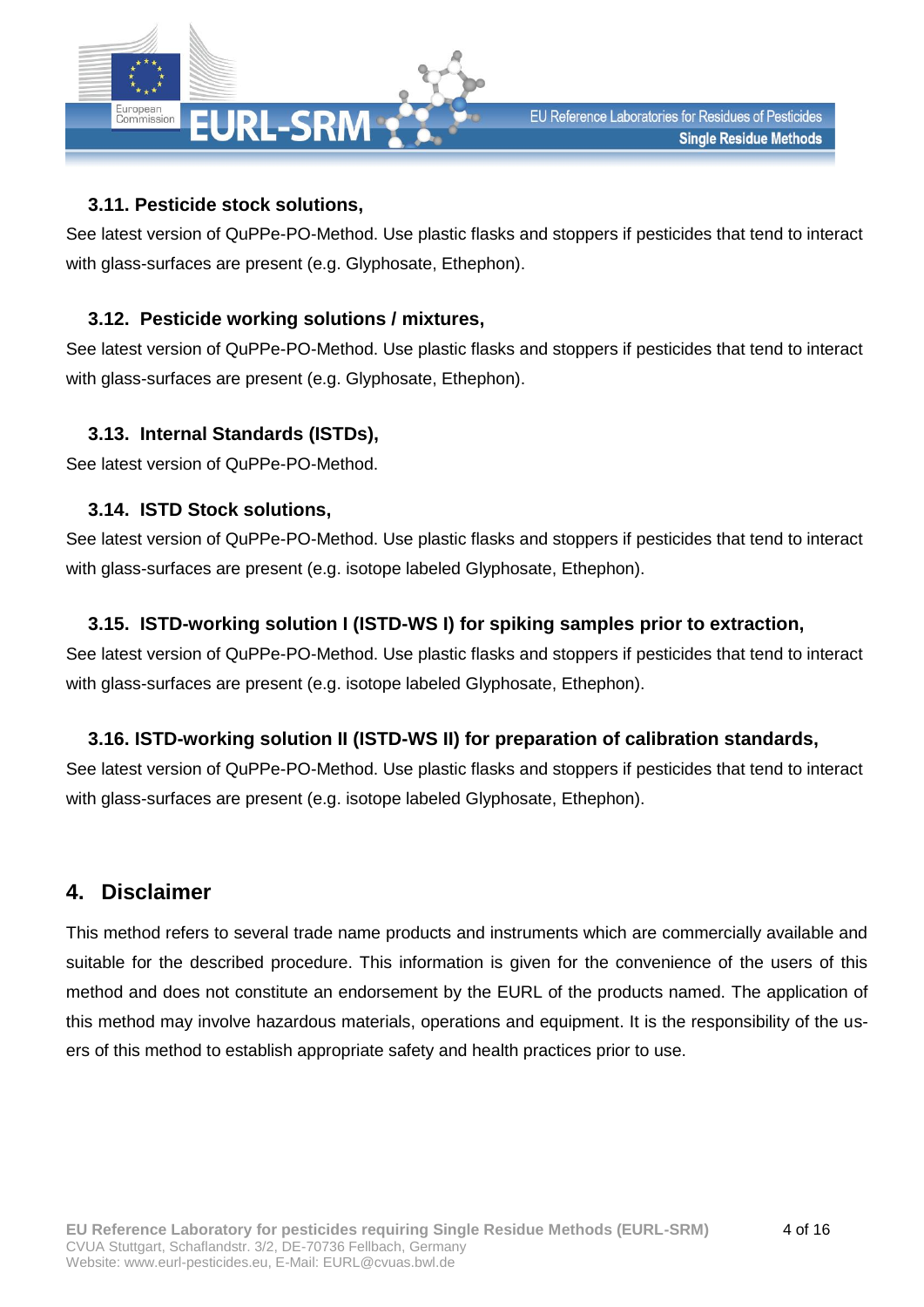

## **5. Procedure**

#### <span id="page-4-2"></span>**5.1. Sample preparation**

To obtain representative test-portions from the laboratory sample, proceed as required by the respective regulations and guidelines. Homogenize the eggs with a hand-blender (**[2.1](#page-0-0)**) until a free flowing mixture is obtained. Proceed similarly with non-homogenized milk (e.g. if fat has separated).

### <span id="page-4-5"></span><span id="page-4-0"></span>**5.2. Extraction / Centrifugation / Filtration**

- 5.2.1. Weigh a representative portion (ma) of the sample homogenate (**[5.1](#page-4-2)**) into a 50 mL centrifuge tube (**[2.2](#page-1-0)**). In case of fresh milk and fresh eggs take 10 g  $\pm$  0.05 g of the homogenized sample.
- <span id="page-4-6"></span>5.2.2. Add water (**[3.1](#page-2-3)**) to a content of ca. 10 g in total. In the case of cow milk (88 % water) add 1.2 g of water and in case of chicken eggs (76% water) add 2.4 g of water.

*Notes:*

- *Where no IL-ISTDs are used or where they are added after extract aliquotation, water adjustment is essential. Where the appropriate IL-ISTDs are employed before any aliquotation has taken place water adjustment is less critical and can be skipped for commodities containing ≥80% water.*
- 5.2.3. Add 10 mL acidified methanol (**[3.6](#page-2-0)**) and 50 µL of the ISTD-WS I (**[3.15](#page-3-2)**) containing isotopically la-

<span id="page-4-4"></span>beled analogues of one or more of the analytes of interest (added ISTD mass =  $m_{\text{ISTD}}^{\text{sample}}$ ).

*Notes:*

- *For screening purposes the ISTD can be alternatively added to an aliquot of the final sample extract (see [5.2.10](#page-4-3))*
- 5.2.4. Close the tube and shake vigorously for 1 min by hand or for 5-20 minutes by a mechanical shaker.
- 5.2.5. Centrifuge for 5 min at >3000 g.
- <span id="page-4-1"></span>5.2.6.Transfer a 2 mL aliquot into a 10 mL centrifuge tube with screw cap (**[2.3](#page-1-2)**), which already contains the 2 mL of acetonitrile (**[3.3](#page-2-4)**) and 100 mg of ODS sorbent (**[3.7](#page-2-5)**).
- 5.2.7. Close the tube and shake vigorously for 1 min by hand.
- 5.2.8. Centrifuge (e.g. for 5 min at >3000 g).
- 5.2.9.Filter an aliquot (ca. 3-4 mL) of the extract through a syringe filter (**[2.7](#page-1-1)**) into a sealable storage vessel.
- <span id="page-4-3"></span>5.2.10. Transfer, as required, one or more aliquots (e.g. 1 mL each) into auto-sampler vials (**[2.9](#page-1-3)**) if necessary dilute the extract before measurement (see also hints in QuPPe-PO document).

*Notes:*

- *The cleaned-up extract will contain ca. 0.25 g sample equivalents per mL extract (if 10 g sample are employed for extraction).*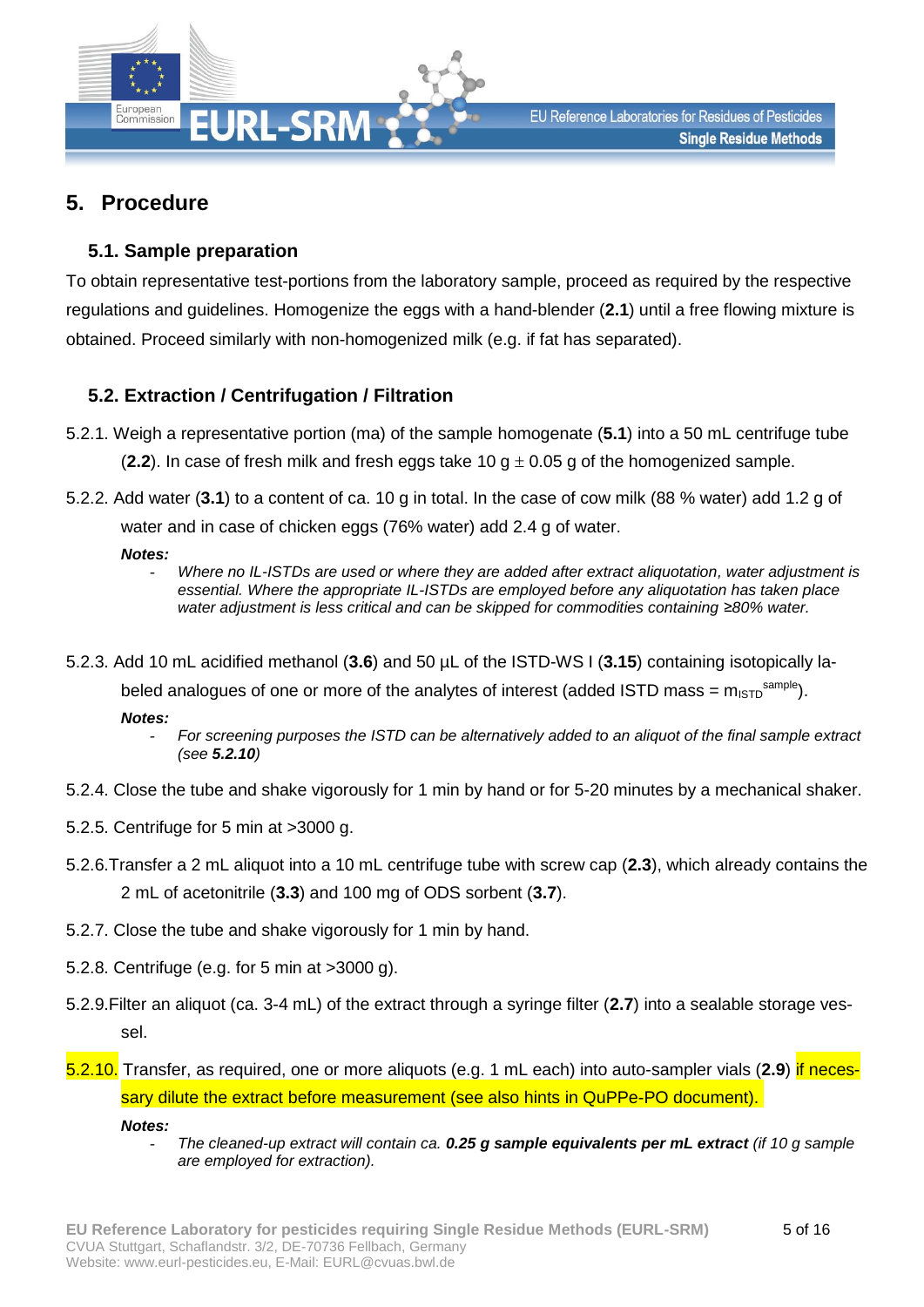

- *Instead of adding the ISTD at the beginning of the procedure it can be added to an aliquot (e.g. 1 mL) of the final sample extract. This way the added amount of ISTD per sample can be drastically reduced (e.g. 40-fold if added to 1 mL extract). The ISTD added at this step will compensate for matrix effects including retention-time shifts. The quantitative result should however be considered as tentative. For more accuracy samples should be re-analyzed with the ISTD being added in step [5.2.3](#page-4-4).* 

### <span id="page-5-0"></span>**5.3. Blank extracts**

Using suitable blank commodities (not containing any detectable residues of the analytes of interest), proceed sample preparation exactly as described under **[5.2](#page-4-5)** but **SKIP THE ADDITION OF ISTDs.**

#### **5.4. Recovery experiments**

See latest version of QuPPe-PO-Method.

#### <span id="page-5-3"></span>**5.5. Preparation of calibration standards**

#### <span id="page-5-1"></span>5.5.1. **Solvent-based calibration standards**

An exemplary pipetting scheme for the preparation of solvent-based calibration standards is shown in **[Ta-](#page-6-0)**

**[ble 1](#page-6-0)**. The calculation of the mass-fraction  $W_R$  of the pesticide in the sample, when ISTD is used, is shown in **[5.7.1](#page-11-0)**.

#### *Note:*

- *Where solvent-based calibrations are used the use of IL-ISTDs for quantification is essential as the ISTD compensates for any matrix-related signal suppressions / enhancements.*

#### <span id="page-5-2"></span>5.5.2.**Matrix matched calibration standards**

Transfer suitable aliquots of the blank extract **[\(5.3\)](#page-5-0)** to auto-sampler vials and proceed as shown in **[Table](#page-6-0)  [1](#page-6-0)**.

The calculation of the mass-fraction  $W_R$  of the pesticide in the sample using matrix-matched calibration standards, with and without the use of ISTD, is shown in **[5.7.1](#page-11-0)** and **[5.7.2.1](#page-11-1)** respectively.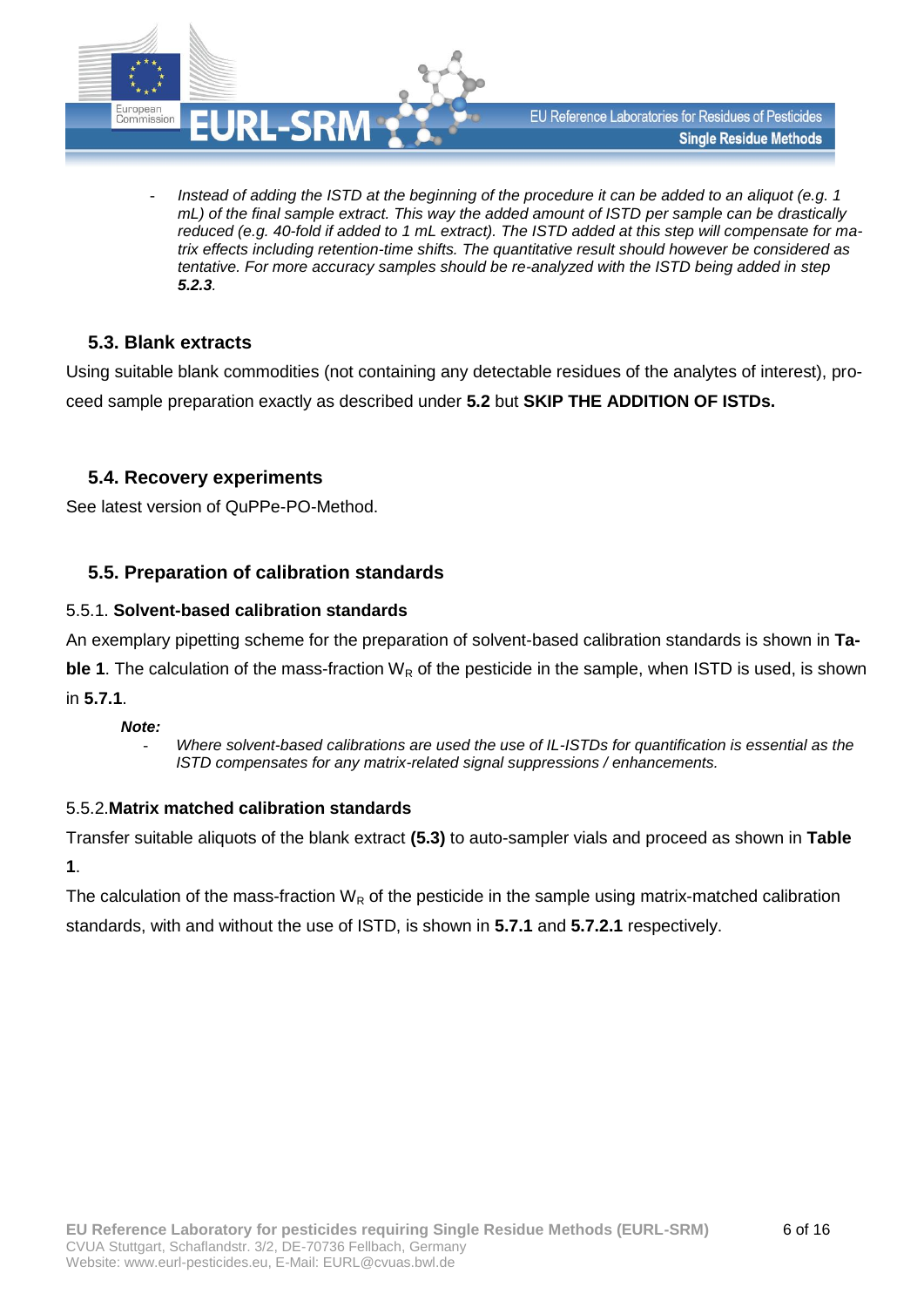

|                                                                                        |                | <b>Calibration standards</b> |                       |              |                                             |            |             |             |            |              |  |
|----------------------------------------------------------------------------------------|----------------|------------------------------|-----------------------|--------------|---------------------------------------------|------------|-------------|-------------|------------|--------------|--|
|                                                                                        |                |                              | Solvent based (5.5.1) |              | Matrix-matched (5.5.2)                      |            |             |             |            |              |  |
|                                                                                        |                |                              | using ISTD $1$        |              | without ISTD <sup>5</sup><br>using ISTD $1$ |            |             |             |            |              |  |
| <b>Calibration levels</b><br>in ug pesticide /mL OR<br>in µg pesticide/ "ISTD-portion" |                | 0.0125                       | 0.025                 | 0.0625       | 0.0125                                      | 0.025      | 0.0625      | 0.0125      | 0.025      | 0.0625       |  |
| <b>Corresponding conc. in</b><br>sample using 10 g test<br>portions (mg/kg)            |                | 0.05                         | 0.1                   | 0.25         | 0.05                                        | 0.1        | 0.25        | 0.05        | 0.1        | 0.25         |  |
|                                                                                        |                | <b>Pipetting Volumes</b>     |                       |              |                                             |            |             |             |            |              |  |
| <b>Blank extract (5.3)</b>                                                             |                |                              |                       | ٠            | 875 µL                                      | 875 µL     | 875 µL      | 825 µL      | 825 µL     | 825 µL       |  |
| 1:1 ( $v/v$ ) mix of water (3.1)<br>and acidified MeOH (3.6)                           |                | $925 \mu L$                  | $900 \mu L$           | 825 µL       | $100 \mu L$                                 | $75 \mu L$ |             | $100 \mu L$ | $75 \mu L$ |              |  |
| <b>Pesticide work-</b><br>ing solutions<br>$(3.12)^3$                                  | $0.5 \mu g/mL$ | $25 \mu L$                   | $50 \mu L$            | $125 \mu L$  | $25 \mu L$                                  | $50$ $\mu$ | $125 \mu L$ | $25 \mu L$  | $50 \mu L$ | $125$ µL     |  |
| <b>ISTD-WS II (3.16)</b> $^{2,4}$                                                      |                | $50 \mu L$                   | $50 \mu L$            | $50 \mu L$   | ٠                                           |            |             | $50 \mu L$  | $50 \mu L$ | $50$ $\mu$ L |  |
| <b>Total volume</b>                                                                    |                | $1000 \mu L$                 | $1000 \mu L$          | $1000 \mu L$ | 1000 µL                                     | 1000 µL    | 1000 µL     | 1000 µL     | 1000 µL    | $1000 \mu L$ |  |

#### <span id="page-6-0"></span>**Table 1:** Exemplary pipetting scheme for the preparation of calibration standards

*<sup>1</sup> When employing IL-ISTDs matrix-matching and volume adjustments are of less importance as the ISTD compensates for any matrix-related signal suppressions / enhancements. Also solvent-based calibrations can be used here. Important is that a) the mass ratio of pesticide and ISTD in the respective calibration standards and b) the ratio between the ISTD mass added to the sample ([5.2.3](#page-4-4)) and the ISTD mass added to the calibration standard(s) ([5.5.1](#page-5-3) and [5.5.2](#page-5-2)) is known and recorded. For convenience the latter mass ratio should be kept constant throughout all calibration levels (e.g. at 40:1 when preparing calibration standards of 1 mL).* 

*<sup>2</sup> One ISTD portion would correspond to the ISTD mass contained in 50 µL ISTD-WS II (the volume added to each calibration standard).*

*<sup>3</sup>The concentration of the pesticide working solution(s) should be sufficiently high to avoid excessive dilution of the blank extract which would result in matrix effect deviations.* 

<sup>4</sup> For calibration standards of 1 mL it is recommended to prepare the ISTD-WS II [\(3.16\)](#page-3-1) by diluting 40-fold the ISTD-*WS I [\(3.15\)](#page-3-2). The same volume and pipette as in [5.2.3](#page-4-4) can then be used for the preparation of the calibration standards.*

*<sup>5</sup> Where IL-ISTDs are not available/employed, matrix-matching via matrix-matched standards ([Table 1](#page-6-0)) or the standard additions approach ([5.5.3](#page-7-0)) are particularly important to compensate for matrix effects in measurement. In both cases the final extract is assumed to contain 0.25 g sample/mL (when 10 g sample are used).*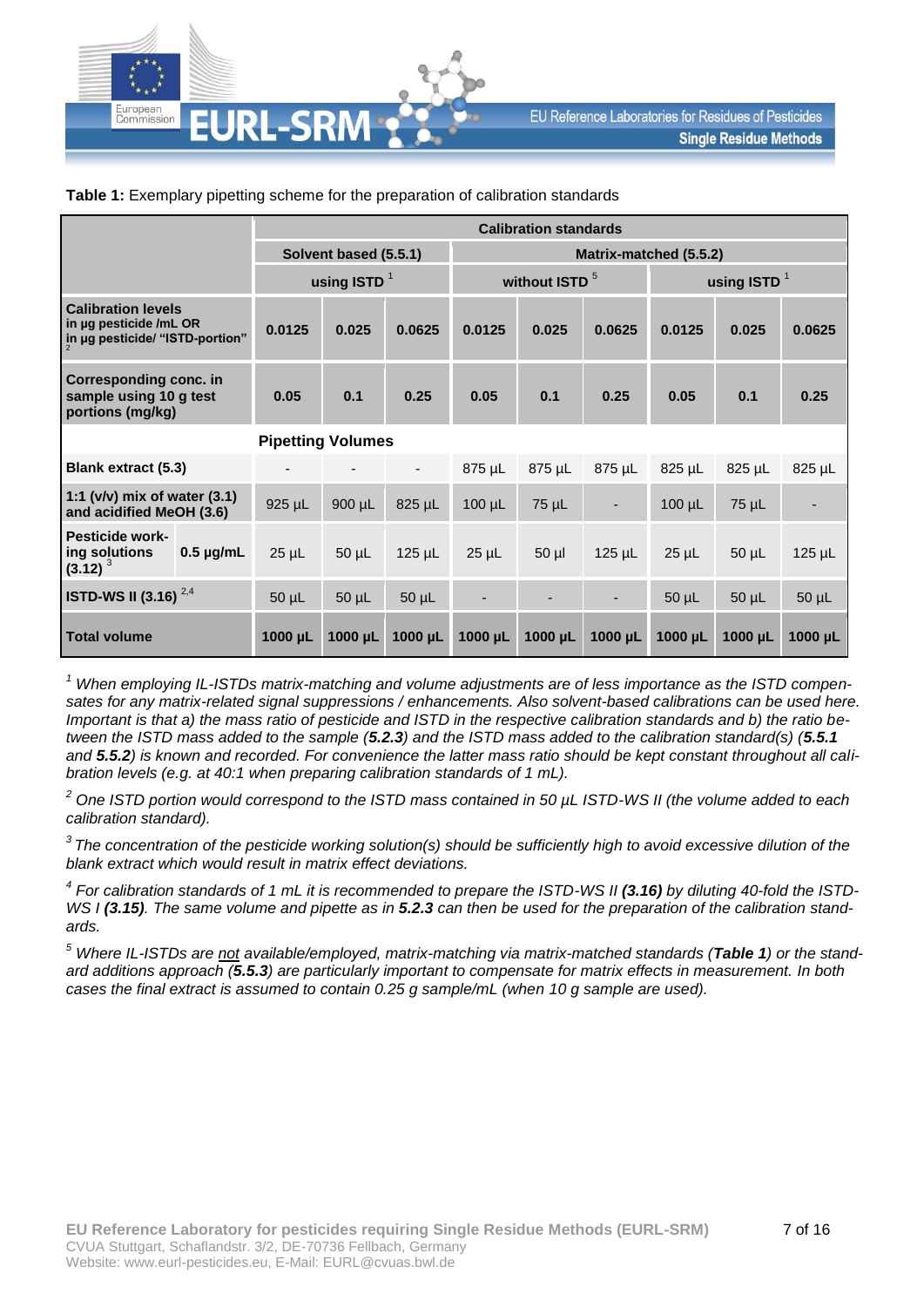

#### <span id="page-7-0"></span>5.5.3.**Standard-Additions-Approach**

Where no appropriate ISTDs are available the method of standard additions is a very effective approach for compensating matrix-induced enhancement or suppression phenomena. As this procedure involves a linear extrapolation it is mandatory that pesticide concentrations and detection signals show a linear relationship throughout the relevant concentration range. The procedure furthermore requires knowledge of the approximate (estimated) residue level in the sample (*wR(exp.)*) as derived from a preliminary analysis.

Prepare 4 vials containing equal portions of the final extract. Three of them should be spiked with increasing amounts of the analyte. The amounts to be added should be chosen to be close to the expected amount of the analytes in the aliquots  $\,m_{\rho est(exp.)}^{align}$ . It is important to remain within the linear range. Prepare a working solution (**[3.12](#page-3-3)**) of the analyte at a concentration level where e.g. 50 or 100 µL of the solution contain the smallest amount of analyte to be added. Below some examples of standard additions:

Example A: Vial 1) no addition; vial 2) 0.5 x  $m^{aligned}_{pest(exp.)}$ , vial 3) 1 x  $m^{aligned}_{pest(exp.)}$ , and vial 4) 1.5 x  $m^{aligned}_{pest(exp.)}$ ,  $\bf{Example~B:}$  Vial 1) no addition; vial 2) 1 x  $\,m^{aligned}_{pest(exp.)},\,$  vial 3) 2 x  $\,m^{aligned}_{pest(exp.)},\,$  and  $\,$  vial 4) 3 x  $\,m^{aligned}_{pest(exp.)}.$ 

Adjust the volume within all vials by adding the corresponding solvent amounts.

**[Table 2](#page-7-1)** shows a pipetting scheme following Example A. The calculation of the mass fraction of the pesticide in the sample  $w_R$  is shown in **[5.7.2.2](#page-12-0)**.

| <b>Additions</b>                                                                     | Vial 1                           | Vial 2                           | Vial 3                           | Vial 4                           |
|--------------------------------------------------------------------------------------|----------------------------------|----------------------------------|----------------------------------|----------------------------------|
| Volume of final sample extract                                                       | $1000$ µl<br>$(= 0.25$ g sample) | $1000$ µl<br>$(= 0.25$ g sample) | $1000$ µl<br>$(= 0.25$ g sample) | $1000$ µl<br>$(= 0.25$ g sample) |
| <b>ISTD</b>                                                                          | none                             | none                             | none                             | none                             |
| Added volume of pesticide working<br>solution containing 1 $\mu$ g/ml (3.12)         |                                  | $50$ µl                          | $100$ $\mu$                      | $150$ µl                         |
| Resulting mass ( $m_{pest}^{std \text{ add}}$ ) of pesti-<br>cide added to each vial |                                  | $0.05 \mu$ g                     | $0.1$ µg                         | $0.15 \mu$ g                     |
| Volume of solvent                                                                    | $150$ µl                         | $100$ $\mu$                      | $50$ $\mu$                       |                                  |
| <b>Final volume</b>                                                                  | $1150$ µl                        | $1150$ µl                        | 1150 µl                          | 1150 µl                          |

<span id="page-7-1"></span>**Table 2 :** Exemplary pipetting scheme of a standard additions approach (for a sample extract containing 0.25 g sample equivalents per mL and an estimated residue level ( $w_{R(apoyox)}$ ) of 0.4 mg/kg (corresponds to 0.1 µg/mL)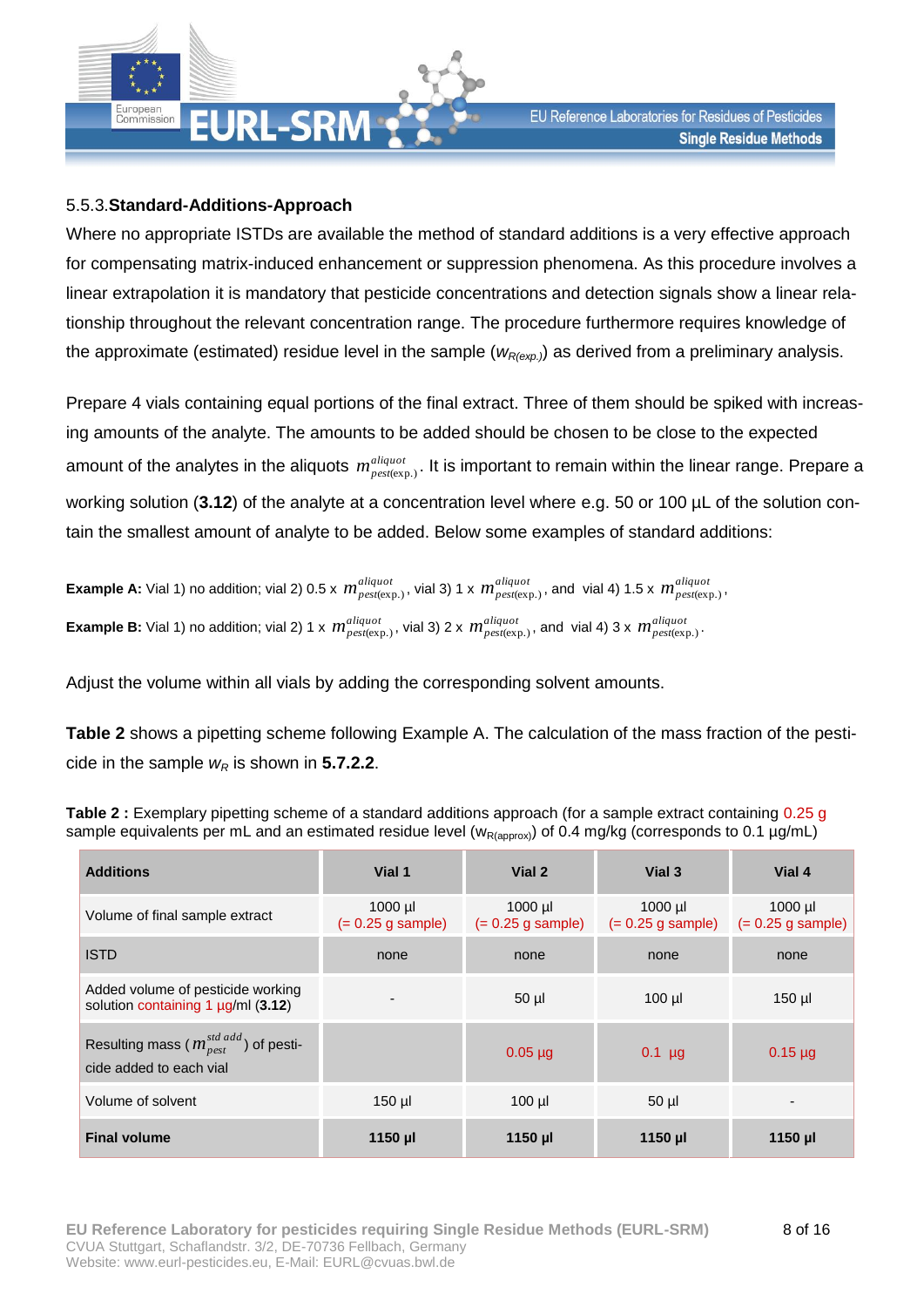

#### **5.6. LC-MS/MS Measurement Conditions**

Any suitable LC and MS/MS conditions including those proposed in the QuPPe-PO-Method may be used. For food of animal origin we have so far only tested method M 1.3,  $M$  1.4 and M 4.

#### 5.6.1. **Exemplary LC-MS/MS chromatograms (method M1.3)**

**Figure 1:** Chromatograms of Fosetyl, Maleic Hydrazide, HEPA, Ethephon, MPPA, Glyphosate, Glufosinate, N-Acetyl-Glufosinate, at 0.1 µg/mL in MeOH (with 1% formic acid).



**Figure 2:** Chromatograms of Fosetyl, Maleic Hydrazide, HEPA, Ethephon, MPPA, Glyphosate, Glufosinate, N-Acetyl-Glufosinate, at 0.0125 µg/mL in whole cow's milk extract.



**Figure 3:** Chromatograms of Fosetyl-Al, Maleic Hydrazide, HEPA, Ethephon, MPPA, Glyphosate, Glufosinate, N-Acetyl-Glufosinate, at 0.0125 µg/mL in chicken eggs extract.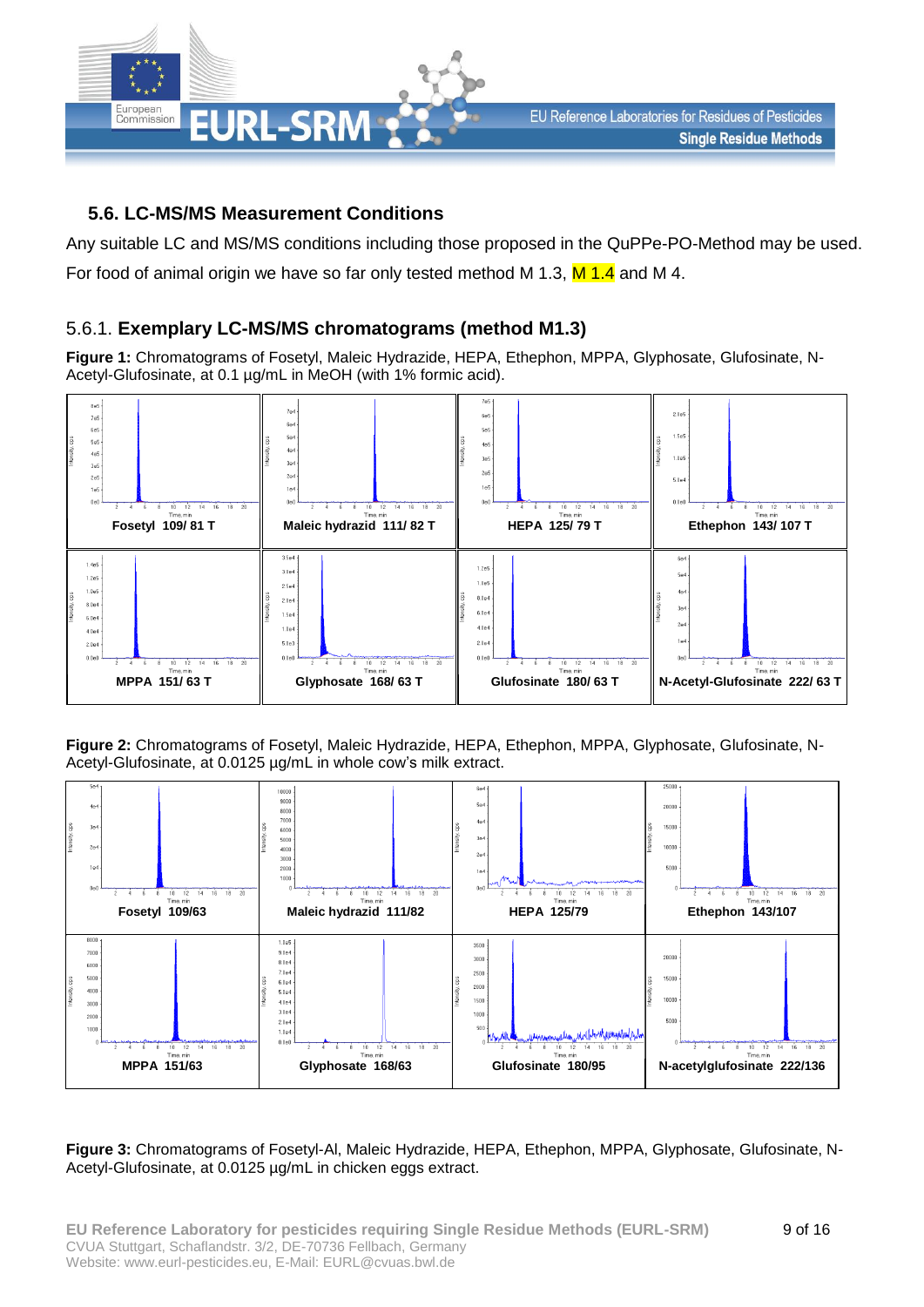

EU Reference Laboratories for Residues of Pesticides **Single Residue Methods** 



#### 5.6.2. **Exemplary LC-MS/MS chromatograms (method M4)**

**Figure 4:** Chromatograms of Trimethylsulfonium cation, Nereistoxin, Mepiquat, Chlormequat, Daminozide, Cyromazine, Difenzoquat at 0.1 µg/mL in MeOH (with 1% formic acid).

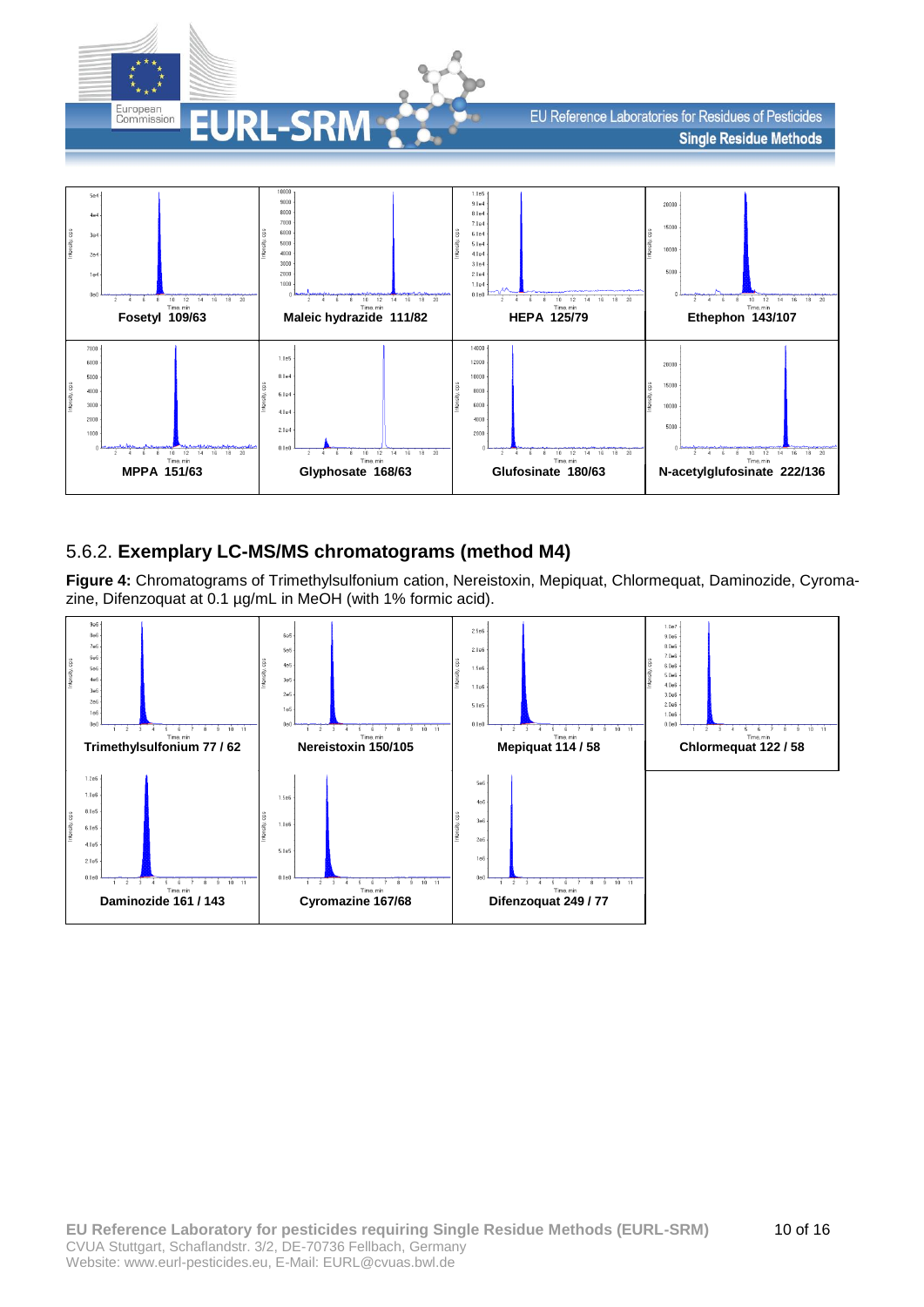

**Figure 5:** Chromatograms of Trimethylsulfonium cation, Nereistoxin, Mepiquat, Chlormequat, Daminozide, Cyromazine, Difenzoquat at 0.0125 µg/mL in whole cow's milk extract.



**Figure 6:** Chromatograms of Trimethylsulfonium cation, Nereistoxin, Mepiquat, Chlormequat, Daminozide, Cyromazine, Difenzoquat at 0.0125 µg/mL in chicken eggs extract.

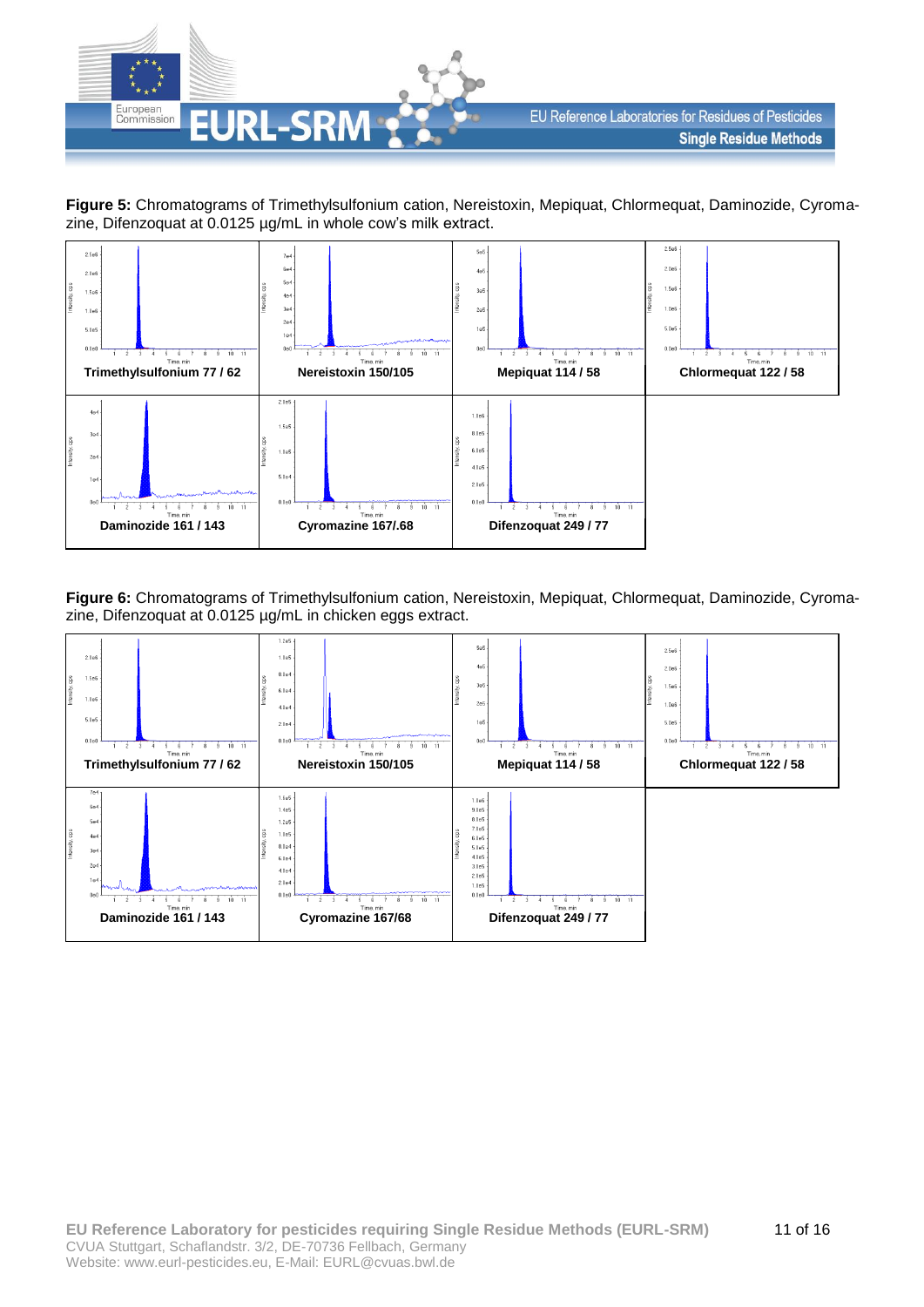

### <span id="page-11-0"></span>**5.7. Calibration and Calculations**

#### 5.7.1. **Using ISTD**

#### **5.7.1.1. Where ISTD is added to the sample before any aliquotation:**

Follow the latest version of QuPPe-PO-Method. To ensure similar concentration of the ISTD is sample extracts and calibration standards it is reasonable to prepare the calibration standards in such a way that the ratio m<sub>ISTD</sub> sample / m<sub>ISTD</sub> cal mix equals 40  $\,$  (to account for the final volume of the raw extract of 20 mL and the 1:1 dilution during cleanup). The absolute masses of the ISTD-WS I and II do not need to be necessarily known.

#### **5.7.1.2. Where ISTD is added to an aliquot of the extract**

Follow the latest version of QuPPe-PO-Method. When adding the ISTD to an aliquot of the extract (e.g. 1 mL) it is mandatory to know the exact concentration of matrix-equivalnts per mL extract. If water adjustment is done as described in **[5.2.2,](#page-4-6)** the total volume of the raw extract can be assumed to be exactly 20 mL. Considering the 2-fold dilution during the cleanup step 1 mL sample extract will represent 1/40<sup>th</sup> of the test portion (m<sub>a</sub>). The mass of the ISTD to be added to an aliquot (m<sub>ISTD</sub><sup>aliquot</sup>) should be scaled according to the aliquot volume used (V<sub>aliquot</sub>) with the ISTD mass ratio (m<sub>ISTD</sub><sup>aliquot</sup> / m<sub>ISTD</sub><sup>cal mix</sup>) being important for the calculation.

#### 5.7.2. **Not using ISTD**

If no appropriate ISTDs are used it is of high importance to properly compensate for matrix effects. For the compensation of matrix effects matrix-matched calibrations (**[5.5.2](#page-5-2)**) and the standard additions approach (**[5.5.3](#page-7-0)**) are recommended. In both cases the assumption is made that the total volume of the raw sample extract is exactly 20 mL, which is then diluted by a factor of 2. Adjustment of the water content (and extract volume) in the sample is thus paramount.

#### **5.7.2.1. Calculations when employing matrix-matched calibration without ISTD**

<span id="page-11-1"></span>Follow the latest version of QuPPe-PO-Method.

In the formula multiply *Vend* by two to account for the 2-fold dilution in the cleanup step.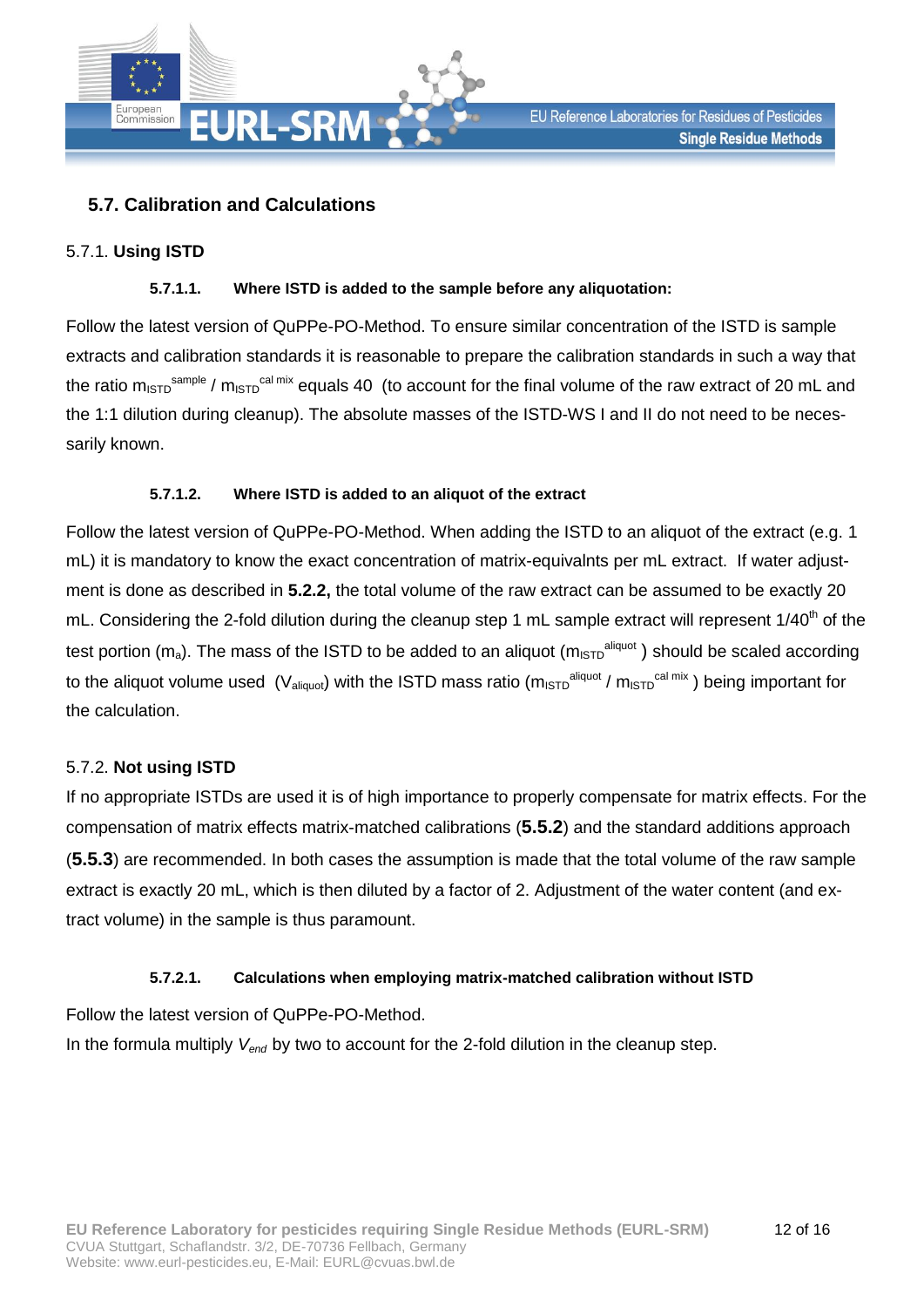

#### **5.7.2.2. Calculations when employing the standard additions approach**

<span id="page-12-0"></span>The standard additions approach is the method of choice where no appropriate IL-ISTD is available. This approach typically compensates matrix effect better than matrix-matched calibrations (**[5.5.2](#page-5-2)**). The mass fraction of the pesticide in the sample (*wR*) is calculated via linear regression as shown in the latest version of QuPPe-PO-Method.

In the formula multiply *Vend* by two to account for the 2-fold dilution in the cleanup step.

#### **5.8. Validation Data**

#### 5.8.1.**Method 1.3 ( "Glyphosate & Co")**

| Compound | <b>ISTD used</b> | $\mathbf n$ | Recovery 0.1 mg/kg<br>in whole cow milk |                | Recovery 0.1 mg/kg<br>in chicken eggs |            |  |
|----------|------------------|-------------|-----------------------------------------|----------------|---------------------------------------|------------|--|
|          |                  |             | <b>Recovery mean</b><br>[%]             | <b>RSD [%]</b> | <b>Recovery mean</b><br>[%]           | <b>RSD</b> |  |

**Table 3: Recoveries of analytes of method M1.3 in whole milk and eggs.** 

| <b>Fosetyl</b>          | Yes | 5 | 99  | 1.9 | 104 | 1.9 |
|-------------------------|-----|---|-----|-----|-----|-----|
| <b>Maleic hydrazide</b> | Yes | 5 | 106 | 3.6 | 107 | 4.5 |
| <b>HEPA</b>             | Yes | 5 | 105 | 1.2 | 102 | 3.2 |
| <b>Ethephon</b>         | Yes | 5 | 99  | 4.0 | 114 | 4.4 |
| <b>MPPA</b>             | Yes | 5 | 103 | 4.7 | 100 | 7.7 |
| Glyphosate              | Yes | 5 | 196 | 9.6 | 117 | 1.0 |
| <b>Glufosinate</b>      | Yes | 5 | 94  | 8.5 | 100 | 4.1 |
| N-Acetyl-Glufosinate    | Yes | 5 | 103 | 1.9 | 104 | 3.0 |

#### 5.8.2.**Method 1.4 ( "PerChloPhos")**

**Table 4 :** Recoveries of analytes of method M1.4 in whole milk.

| Compound               | <b>ISTD used</b> | $\overline{ }$ | Recovery 0.02 mg/kg<br>in whole cow milk |                | Recovery 0.05 mg/kg<br>in whole cow milk |                |  |
|------------------------|------------------|----------------|------------------------------------------|----------------|------------------------------------------|----------------|--|
|                        |                  |                | <b>Recovery mean</b><br>[%]              | <b>RSD [%]</b> | <b>Recovery mean</b><br>[%]              | <b>RSD [%]</b> |  |
| <b>Phosphonic acid</b> | Yes              | 5              | 103                                      | 3.6            | 99                                       | 2.9            |  |
| <b>Perchlorate</b>     | Yes              | 5              | 104                                      | 3.3            | 97                                       | 2.4            |  |
| <b>Chlorat</b>         | Yes              | 5              | 102                                      | 3.7            | 97                                       | 2.6            |  |

**[%] RSD [%]**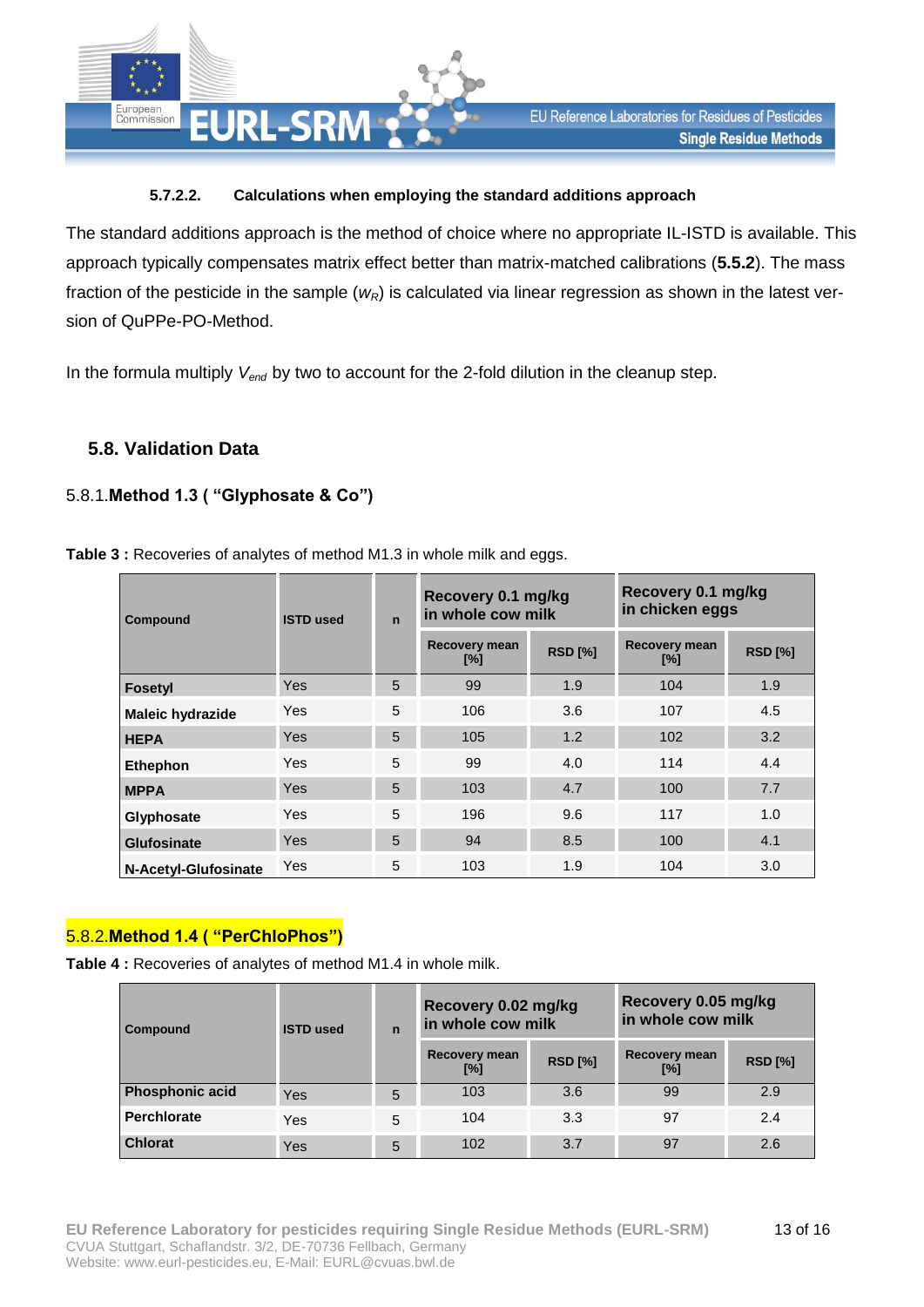

## 5.8.3.**Method 4 ("Quats & Co")**

**Table 5 :** Recoveries of analytes of Method M4 in whole milk and eggs.

|                    | <b>ISTD used</b>        | $\mathbf n$ | Recovery 0.1 mg/kg<br>in milk |                | Recovery 0.1 mg/kg<br>in eggs |                |  |
|--------------------|-------------------------|-------------|-------------------------------|----------------|-------------------------------|----------------|--|
|                    |                         |             | Recovery mean<br>$[\%]$       | <b>RSD [%]</b> | Recovery mean<br>$[\%]$       | <b>RSD [%]</b> |  |
| Trimethylsulfonium | No, (matrix<br>matched) | 5           | 99                            | 0.7            | 90                            | 1.1            |  |
| <b>Nereistoxin</b> | <b>Yes</b>              | 5           | 98                            | 1.8            | 98                            | 2.8            |  |
| <b>Mepiquat</b>    | <b>Yes</b>              | 5           | 98                            | 2.1            | 100                           | 1.4            |  |
| Chlormequat        | <b>Yes</b>              | 5           | 102                           | 1.5            | 98                            | 1.7            |  |
| <b>Daminozide</b>  | <b>Yes</b>              | 5           | 90                            | 3.7            | 91                            | 7.2            |  |
| Cyromazine         | <b>Yes</b>              | 5           | 100                           | 0.8            | 104                           | 2.4            |  |
| <b>Difenzoquat</b> | No, (matrix<br>matched) | 5           | 92                            | 2.4            | 78                            | 1.6            |  |

### 5.8.4. **Method 8 ("TDMs")**

**Table 6 :** Recoveries of analytes of Method M5 in whole milk

|                                      | <b>ISTD used</b>        | $\mathbf n$ | Recovery 0.02 mg/kg         |                   | Recovery 0.2 mg/kg   |                   | Recovery 0.4 mg/kg   |                   |  |
|--------------------------------------|-------------------------|-------------|-----------------------------|-------------------|----------------------|-------------------|----------------------|-------------------|--|
|                                      |                         |             | <b>Recovery mean</b><br>[%] | <b>RSD</b><br>[%] | Recovery mean<br>[%] | <b>RSD</b><br>[%] | Recovery mean<br>[%] | <b>RSD</b><br>[%] |  |
| 1,2,4-Triazole*<br>(TRZ)             | No, (matrix<br>matched) | 5           | ٠                           |                   | 87                   | $\overline{7}$    | 96                   |                   |  |
| <b>Triazole acetic</b><br>acid TAA)  | Yes                     | 5           | 89                          | 6                 | 92                   | $\mathfrak{p}$    | 89                   | $\mathcal{P}$     |  |
| Triazole ala-<br>nine(TA)            | Yes                     | 5           | 85                          | 21                | 88                   | $\overline{4}$    | 100                  |                   |  |
| <b>Triazole lactic</b><br>acid (TLA) | Yes                     | 5           | 97                          | 4                 | 91                   | 3                 | 92                   | 6                 |  |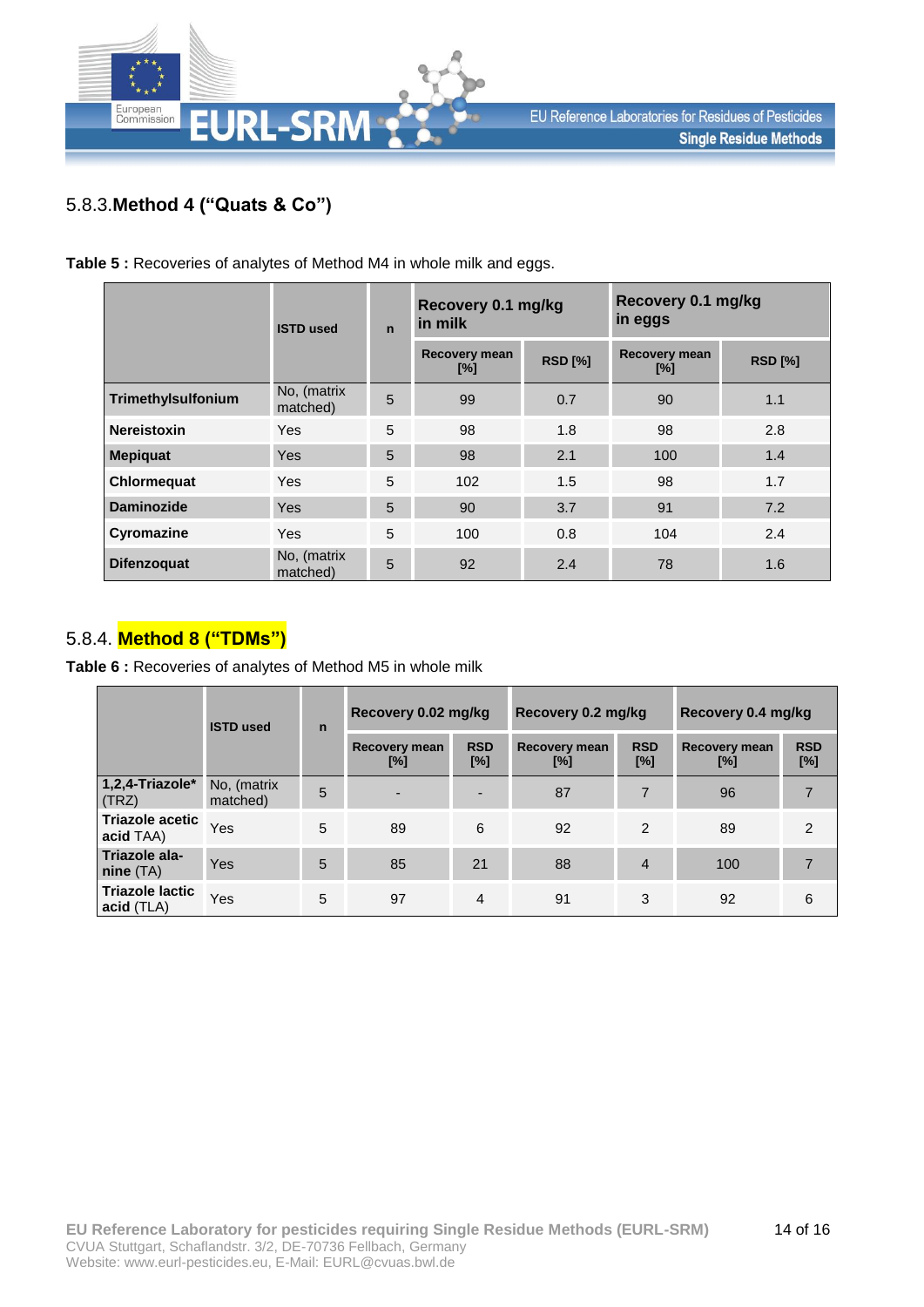

## **6. References**

Anastassiades, M and Mack, D (2008); New Developments in the Analysis of Pesticides Typically not Covered by Multiresidue Methods; European Pesticide Residue Workshop, EPRW 2008, Berlin, oral presentation O1, Book of **Abstracts** 

Kolberg DI, Mack D, Anastassiades M, Hetmanski MT, Fussell RJ, Meijer T, Mol HG. Anal Bioanal Chem. 404(8):2465-74 (2012); Development and independent laboratory validation of a simple method for the determination of paraquat and diquat in potato, cereals and pulses

Alder L. and Startin J. R. (2005); Determination of Chlormequat and Mepiquat in Foods by Liquid Chromatography/Mass Spectrometry or Liquid Chromatography/Tandem Mass Spectrometry: Interlaboratory Study; Journal of AOAC International Vol. 88, No. 6: 1762-1776

Vahl, M. et al. (1998); Analysis of Chlormequat residues in grain using liquid chromatography-mass spectrometry (LC-MS/MS); Fresenius J Anal Chem 361:817-820